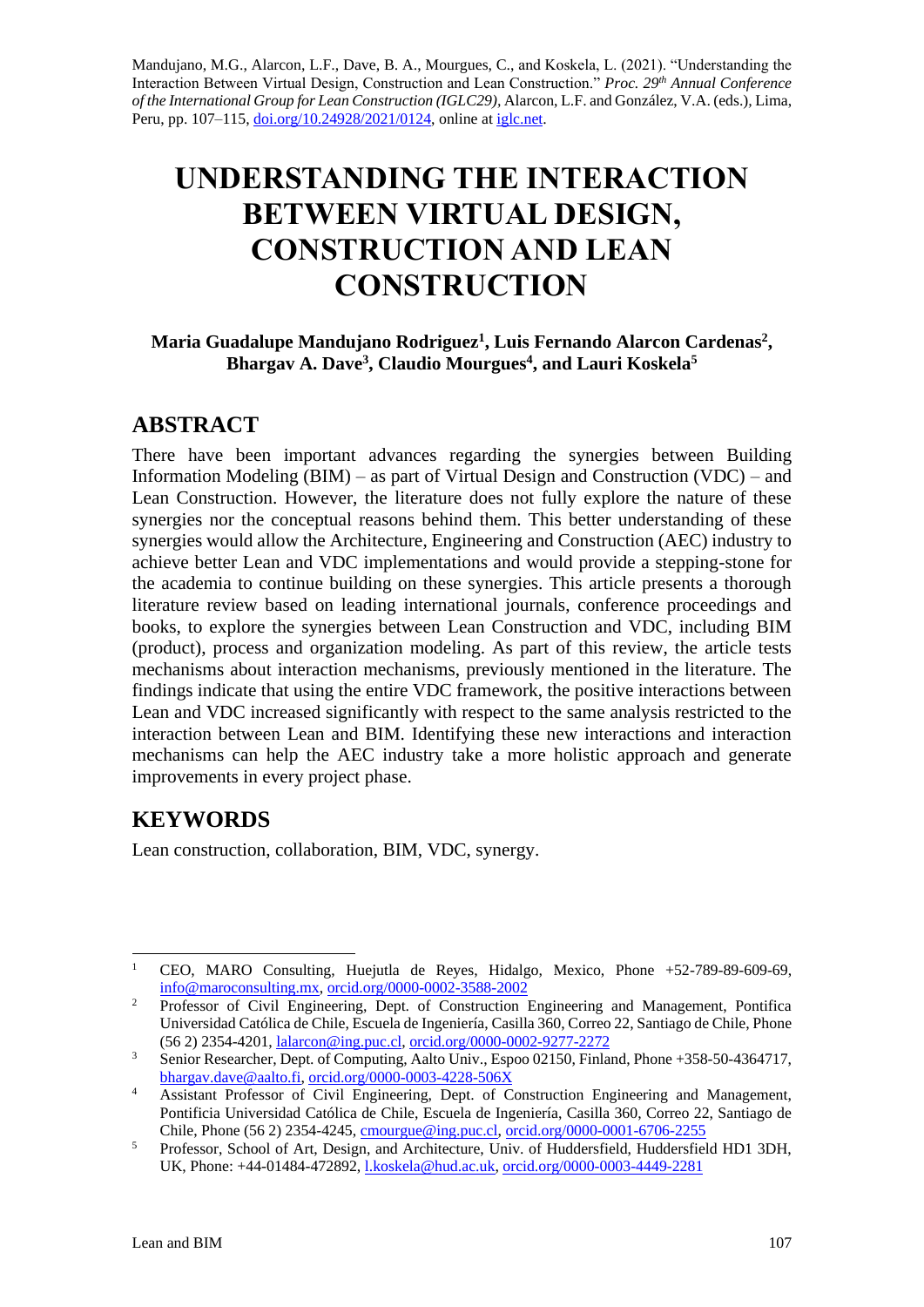#### **INTRODUCTION**

The major challenges facing the architecture, engineering, and construction (AEC) industry have created a new way of working, forcing companies to use new methodologies such as virtual design and construction (VDC) (Kunz and Fischer 2020). VDC is perceived as an approach that will help the AEC industry achieve better results by increasing the value of projects, reducing their costs, improving productivity, and creating other positive results (Lee et al. 2020). In a similar way, the Lean Construction philosophy can be used as a conceptual framework for VDC implementation because the impacts of VDC can be directly associated with Lean Construction principles (Alarcon et al. 2013). In view of this development, there is a growing need to make VDC users aware of Lean Construction principles, as well as a need to make Lean Construction users aware of the benefits of VDC (Mandujano 2019).

There have been important advances regarding the synergies between building information modeling (BIM), as part of virtual design and construction (VDC) and Lean Construction (Kunz and Fischer 2020; Mandujano 2017; Mandujano et al. 2016). Despite these advances, previous studies have been focused primarily on product modeling and Lean Construction synergies, leaving aside the process and organizational components. It is therefore important to understand a) the full extent of the synergies between VDC, including BIM (product), process and organization modeling, and Lean Construction; b) the nature of these synergies (i.e., how strong or weak, direct or indirect, etc.); and c) the reasons and conceptual explanations of why these synergies exist.

The remainder of this paper is structured as follows. Section 1 explains the difference between VDC and BIM. Section 2 reports the state of the art of VDC and Lean Construction. Section 3 presents the study's research method. Section 4 develops the interactions matrix. These new interactions complete the matrix proposed by Sacks et al. (2010) but also helps analyze the current VDC implementation from a Lean perspective and can help identify new VDC and Lean adoption strategies. Section 5 tests the four mechanisms proposed by Dave et al. (2013). Section 6 identifies the key gaps in the literature. Finally, in section 7 the conclusions and the implications for further research are outlined.

## **BACKGROUND**

The literature is ambiguous about the differences between VDC and BIM. As a result, some companies have sold BIM as simply a software platform, setting aside the core of the methodology: collaborative work (Mandujano 2017). In this paper, we continue define VDC as mentioned by Kunz and Fischer (2011): "*The use of integrated multidisciplinary performance models of design-construction projects to support explicit and public business objectives".* Building Information Models (BIM) represent the form/scope of the *product*, which is a crucial but a partial representation of both the total perspective of a project and the information about a project represented in the VDC framework and a POP model (Alarcon et al. 2013). In this paper, we continue to define BIM as mentioned by Eastman et al. (2018): "*A digital database of a particular building that contains information about its objects".*

At the outset, it seems that the definition of BIM is slightly narrower and focuses on the production of a 3D virtual model that represents the physical reality, hence excluding the process element. On the other hand, VDC seems to focus on the overarching process, and takes BIM (or 3D modeling) as one of the tools and goes on to include 4D production,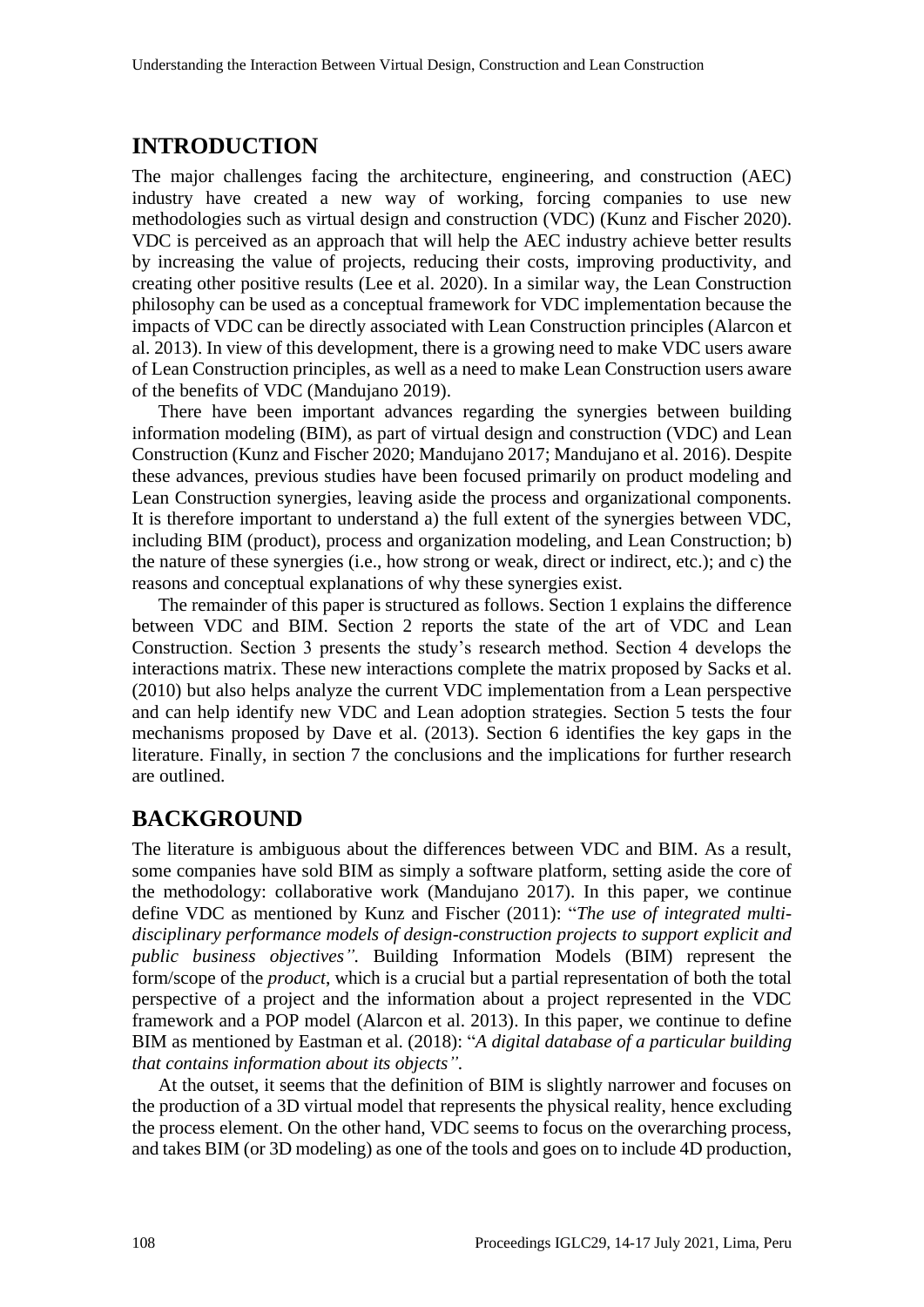organizational and process modeling tools, and collaborative techniques as part of the approach. However, the authors would rather like to argue that this broader or inclusive definition is a somewhat modern development and the origins of the concept have deeper technological underpinnings. The authors would like to suggest that while the academia and industry have now realized the value of including people (organizational) and process aspects, there is a need to ensure that the chosen process model is based on sound foundation and has a potential to improve the core functions of the industry.

VDC involves much more than simply implementing new software; it is a new way of working (Mandujano et al. 2015). This requires a move away from traditional workflow, with all parties sharing and effectively working on a common pool of information (Mandujano et al. 2016). Lean implementation involves three components: product, organization and process (Kunz and Fischer 2011). The philosophy and culture of Lean and VDC principles have great synergies and share many main ideas (Alarcon et al. 2013). VDC eliminates waste but also improves workflow for many actors, even those who do not use VDC directly (Eastman et al. 2018). VDC encourages and provides a path for the sharing of information among the stakeholders. Although each approach can be carried out independently, to reach a higher potential, it is necessary to consider the culture, philosophy, and technology jointly. This makes the potential for VDC and Lean implementation greater than the sum of their parts, consequently improving project performance (Alarcon et al. 2013).

# **METHOD**

The relevant articles published during the period from 2000 to 2020 were identified through a systematic search of many electronic databases. In order to limit this broad scope, we performed a keyword search in top journals as well databases and conference proceedings. The search was conducted using three keywords: BIM, VDC, and Lean. These keywords were chosen because we aimed to identify essential components of current literature reviews between VDC and Lean. The studies were divided according to their various methodologies: surveys/interviews, case studies, literature reviews, and implementation guides. The literature on VDC implementation covered many important aspects, including  $-$  but not limited to  $-$  its benefits and obstacles, synergies between Lean and VDC, its current status, implementation strategies, and the impacts of VDC in the AEC industry (Alarcon et al. 2013). A total of 300 articles that were reviewed in English and contained the selected keywords in their text or abstracts were retrieved through the database searches. Then, the abstracts of the retrieved articles were reviewed to determine whether they met these review's inclusion criteria. The inclusion criteria included systematic integrated literature reviews that (a) used and described systematic search methods, (b) were relevant to VDC and Lean practices, and (c) included new interactions between VDC and Lean. Through this process, 250 articles were selected based on their abstracts. Then, the full text of all 250 articles was reviewed to determine whether they met the inclusion criteria. Finally, a total of 196 articles were selected and included in this literature review. The majority of these articles are from the Center for Integrated Facility Engineering (CIFE), Automation in Construction, and the Journal of Construction Engineering and Management. A substantial difference in the number of published articles can be observed between 2000 and 2020 (Figure 1). The authors found few articles published between 2000 and 2005. The greatest number of articles was published between the years 2020-2016.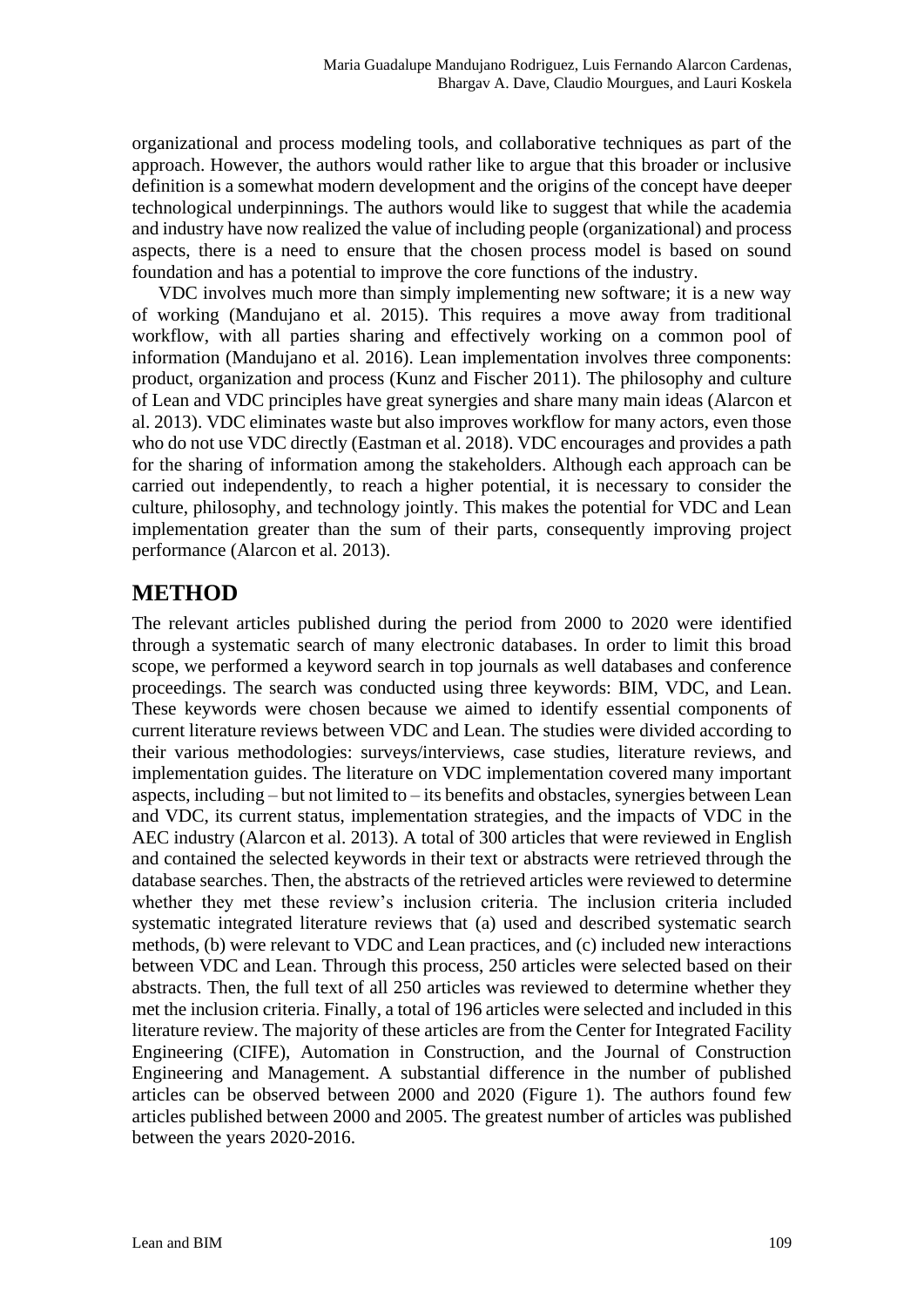

Figure 1: Distribution of research articles.

## **RESULTS**

Using the information mentioned above, a matrix was developed (Table 1) showing 405 interactions between VDC and Lean, some of which, in one way or another, have been mentioned by Sacks et al. (2010) (including those referred to as 'not found yet' – the full list of interactions can be accessed at: www.maroconsulting.mx). The numbers within tables 1-2 represent types of interaction and if the same type of interaction was found in two papers it was counted once). We focused mostly on those VDC features most mentioned in our literature review to create the tables and matrix: Table 1 shows the frequency of occurrence of each interaction. The Lean principles were chosen based on Koskela (1992) and Sacks et al. (2010). The types of waste that VDC-Lean interaction could reduce and also the Lean techniques that the industry could apply in order to improve VDC adoption (Koskela 1992) were considered. The columns show the total occurrence for each VDC feature, and the rows show the totals for the lean principles. We can see that online communication product/ process (M) is the VDC feature most mentioned in our literature review. Followed by construction planning/ 4D modeling. Also, reduce time (d) and transparency (h) are the most mentioned lean principles allowed by VDC. The interactions more mentioned were: visualization of the design - reduce time, and online communication production/ process - reduce time. It is important to understand the relationship between Lean and VDC.

Dave et al. (2013) have presented four mechanisms to analyze how Lean and BIM relate to each other. In order to test these mechanisms, they were associated with the evidence from practice and/or research presented in the literature. We proposed that VDC allows for more interactions with Lean:

- a) VDC contributes directly to Lean goals.
- b) VDC enables Lean processes and contributes indirectly to Lean goals.
- c) Auxiliary information systems, enabled by VDC, contribute directly and indirectly to Lean goals.
- d) Lean processes facilitate the introduction of VDC.

Table 2 shows the frequency of the mechanisms vs. the frequency found in the literature carried on in our methodology about VDC. The hypothesis that, "BIM contributes directly to Lean goals." had the highest frequency within the analysis, followed by mechanisms 2, 3, and 4. In the fourth column, the hypothesis that, "VDC contributes directly to Lean goals" occurred with the highest frequency, followed by mechanisms b, c, and d. The results suggest that to achieve more synergies between Lean Construction and VDC, including BIM (product), process and organizational modeling, it is necessary to use the entire VDC framework. This allows more positive interactions between lean and VDC, versus a similar situation that only includes an interaction between Lean Construction and BIM.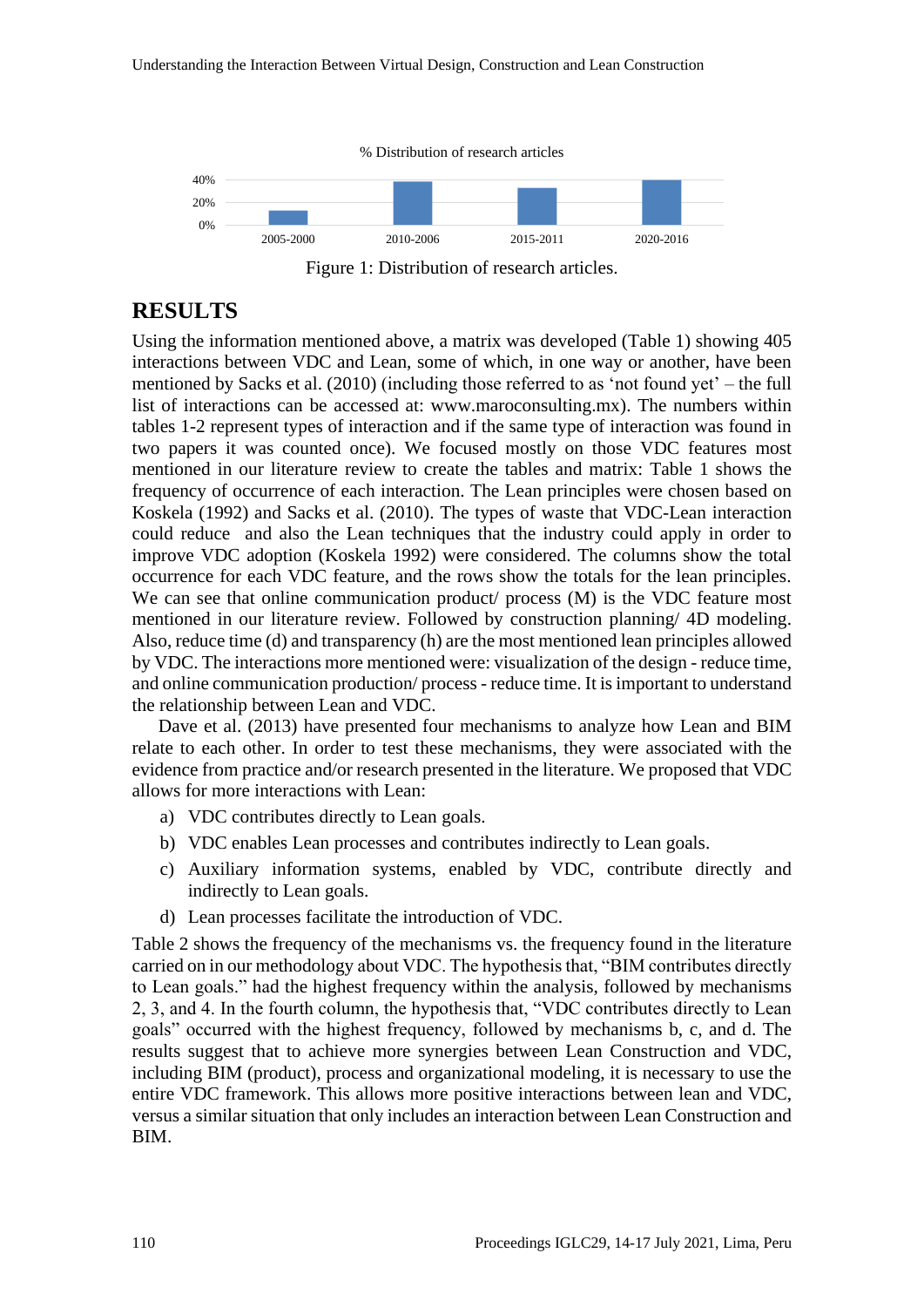|              | <b>LEAN PRINCIPLES</b>                                                          |                         |                         |   | PRINCIPLES FOR FLOW PROCESS DESIGN AND IMPROVEMENT |                                  |                              |                       |                |                |                 |                     |                                |                                      | <b>PROBLEM</b><br><b>SOLVING</b> |                  | <b>DEVELOPING</b><br><b>PARTNERS</b>              |                           |                                                               |              |
|--------------|---------------------------------------------------------------------------------|-------------------------|-------------------------|---|----------------------------------------------------|----------------------------------|------------------------------|-----------------------|----------------|----------------|-----------------|---------------------|--------------------------------|--------------------------------------|----------------------------------|------------------|---------------------------------------------------|---------------------------|---------------------------------------------------------------|--------------|
|              |                                                                                 |                         |                         |   | NOM<br>E<br>ACTIVITIES<br>REDUCE<br>VALUE-A        | <b>CUSTOMER<br/>REQUIREMENTS</b> | VARIABILITY<br><b>REDUCE</b> | TIME<br><b>REDUCE</b> | SIMPLIFY       | FLEXIBILITY    | STANDARDIZE     | <b>TRANSPARENCY</b> | <b>PROCESS</b><br>뿓<br>CONTROL | <b>BUILD CONTINUOUS</b><br>IMPROVEME | <b>FLOW</b><br><b>BALANCE</b>    | <b>BENCHMARK</b> | FOR<br>出<br>க<br><b>AND</b><br>SELF<br>SO<br>NOUR | CONSENSUS<br>Σñ<br>DECIDE | $\tilde{\mathbf{z}}$<br><b>CULTIVATE<br/>EXTENDED NETWORK</b> |              |
| ID           | <b>VDC/FEATURES</b>                                                             |                         | <b>POP</b>              |   | a                                                  | b                                | c                            | d                     | е              | f              | g               | h                   | j.                             |                                      | k                                |                  | m                                                 | n                         | $\mathbf{o}$                                                  | <b>Total</b> |
| A            | <b>VISUALIZATION OF</b><br><b>THE</b><br><b>DESIGN</b>                          | $\times$                |                         |   | $11*$                                              | 10                               | 20                           | 32                    | 8              | 6              | $\overline{4}$  | 25                  | 9                              | 13                                   | 6                                | $\overline{1}$   | $\overline{4}$                                    | $\overline{7}$            | 6                                                             | 162          |
| в            | <b>PRODUCTION</b><br>OF<br><b>CONSTRUCTION</b><br><b>DOCUMENTS</b>              | $\times$                |                         |   | $15*$                                              | 9                                | 19                           | $24*$                 | $9*$           | 6              | 9               | 12                  | 9                              | 8                                    | 5                                | 2                | 3                                                 | 4                         | 10                                                            | 144          |
| C            | ANALYSIS OF<br><b>DESIGN</b><br><b>OPTIONS</b>                                  | $\overline{\mathsf{x}}$ |                         |   | 8                                                  | 9                                | 5                            | 9                     | $\overline{4}$ | $3^*$          | $4^*$           | $\overline{7}$      | 3                              | 3                                    | $\overline{2}$                   | $\mathbf{1}$     | 2                                                 | $\overline{7}$            | 4                                                             | 71           |
| D            | <b>SUPPLY</b><br><b>CHAIN</b><br><b>MANAGEMENT</b>                              |                         | $\overline{\mathsf{x}}$ |   | $\overline{4}$                                     | 2                                | 3                            | $\overline{7}$        | 3              | 2              | $\overline{2}$  | 2                   | 3                              | $\mathbf{1}$                         | 2                                | $\overline{1}$   |                                                   |                           | $\overline{2}$                                                | 34           |
| E            | <b>DESIGN CHECKING</b>                                                          | $\overline{X}$          |                         |   | $\overline{7}$                                     | $\overline{4}$                   | 9                            | 9                     | $\overline{4}$ | 3              | 2               | 9                   | $\overline{4}$                 | 3                                    | 2                                | $\overline{1}$   | $\overline{1}$                                    | $\mathbf{1}$              | $\overline{2}$                                                | 61           |
| F            | <b>CODE REVIEWS</b>                                                             |                         | $\times$                |   |                                                    | $\overline{1}$                   |                              | 3                     | $\mathbf{1}$   |                | $\mathbf{1}$    | 3                   | $\overline{1}$                 | $\overline{1}$                       |                                  | $\overline{1}$   | $\overline{1}$                                    |                           | $\mathbf{1}$                                                  | 14           |
| G            | <b>FORENSIC ANALYSIS</b>                                                        |                         | X                       |   |                                                    | $\overline{1}$                   |                              | 2                     | $\overline{1}$ | $\overline{1}$ | $\overline{1}$  | $\overline{4}$      |                                |                                      |                                  |                  |                                                   |                           |                                                               | 10           |
| н            | <b>FACILITIES MANAGEMENT</b>                                                    |                         | X                       |   | 2                                                  | $\mathbf{1}$                     | 2                            | 3                     | 3              | $\mathbf{1}$   | $\overline{2}$  | 6                   | 3                              | $\overline{2}$                       | $\mathbf{1}$                     | $\overline{1}$   | $\mathbf{1}$                                      | $\mathbf{1}$              | $\mathbf{1}$                                                  | 30           |
| п            | <b>QUANTITY TAKEOFF AND</b><br><b>COST ESTIMATING/</b><br>5D<br><b>MODELING</b> |                         | $\times$                |   | $\overline{4}$                                     | 5                                | 6                            | 14                    | 3              | $\overline{2}$ | $\overline{2}$  | $\overline{4}$      | $\overline{2}$                 | $\overline{2}$                       | $\mathbf{1}$                     | $\mathbf{1}$     | $\mathbf{1}$                                      | $\mathbf{1}$              | $\mathbf{1}$                                                  | 49           |
| J            | <b>CONSTRUCTION</b><br>PLANNING / 4D MODELING                                   |                         | $\times$                |   | 16                                                 | $\overline{7}$                   | 13                           | 27                    | 12             | 10             | 10              | 23                  | 10 <sup>°</sup>                | $\overline{7}$                       | 8                                | 3                | 3                                                 | 8                         | 9                                                             | 166          |
| ĸ            | <b>ORGANIZATIONAL</b><br><b>MODELING</b>                                        |                         |                         | X | 3                                                  |                                  | 3                            | 5                     | $\mathbf{1}$   | 1              | $\overline{2}$  | 3                   | $\overline{2}$                 | 2                                    | $\mathbf{1}$                     | 2                | 1                                                 | 3                         | $\overline{4}$                                                | 33           |
| L            | <b>BUILDING PERFORMANCE</b><br><b>ANALYSIS</b>                                  |                         | $\times$                | Χ | 5                                                  | 2                                | 2                            | $\overline{7}$        | 3              | 3              | 3               | 9                   | 3                              | $\overline{4}$                       | 2                                | $\overline{4}$   | 2                                                 | $\overline{2}$            | $\overline{2}$                                                | 53           |
| Μ            | <b>ONLINE COMMUNICATION</b><br><b>PRODUCT/PROCESS</b>                           |                         |                         | X | 8                                                  | 5                                | 12                           | 32                    | 9              | 6              | $5\overline{)}$ | 22                  | 6                              | 11                                   | 6                                | 2                | 5                                                 | 14                        | 24                                                            | 167          |
| <b>Total</b> |                                                                                 |                         |                         |   | 83                                                 | 56                               | 94                           | 174                   | 61             | 44             | 47              | 129                 | 55                             | 57                                   | 36                               | 20               | 24                                                | 48                        | 66                                                            |              |

Table 1: Frequency of interactions

Note: Considering space limitations to access to the full list, please visit: www.maroconsulting.mx. Numbers with \* symbol represent negative interactions.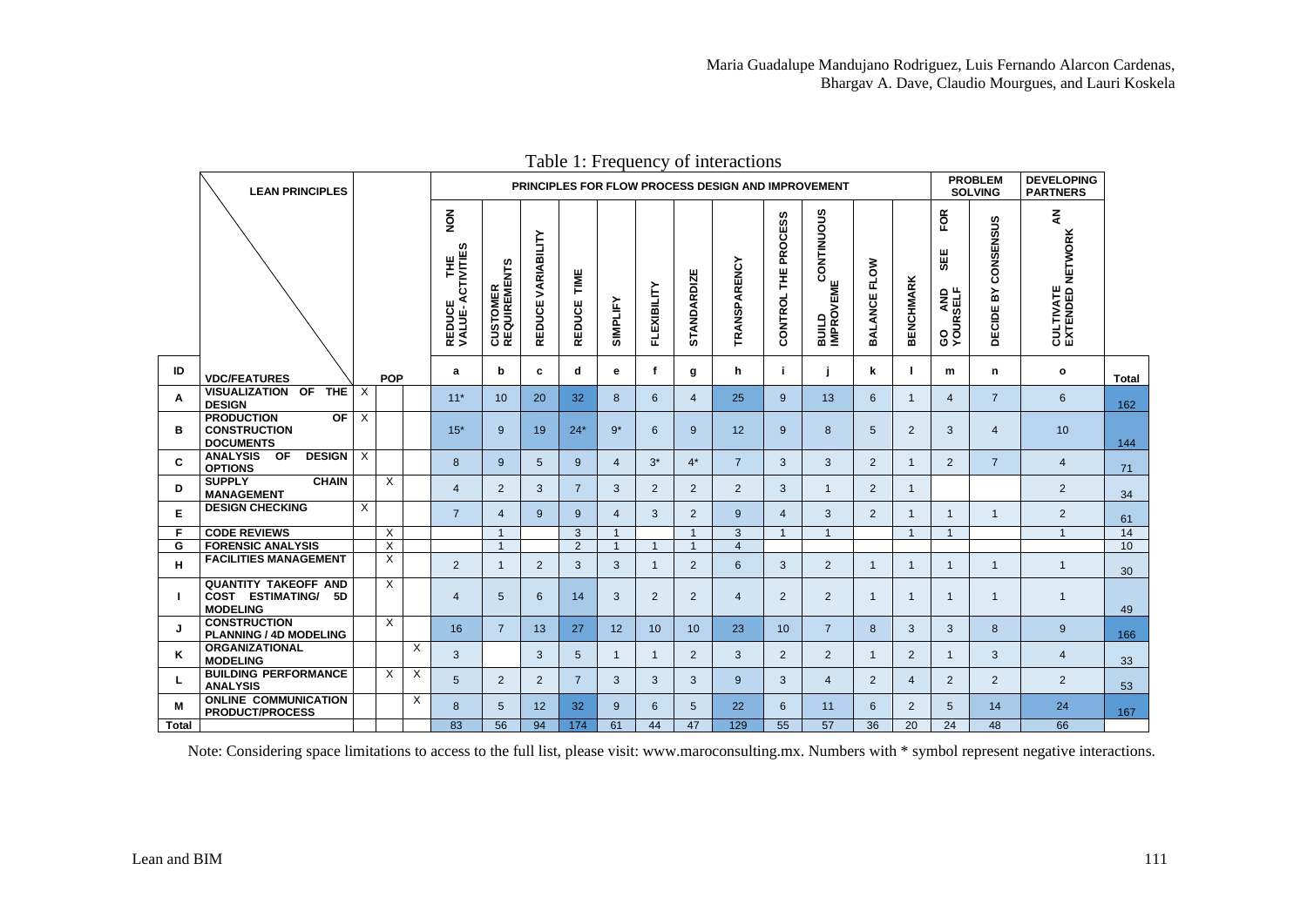| <b>Hypothesis</b><br>number | <b>Hypothesis description</b>                                                                         | <b>BIM</b> | <b>VDC</b> |
|-----------------------------|-------------------------------------------------------------------------------------------------------|------------|------------|
| 1, a                        | contributes directly to<br>Lean goals.                                                                | 328        | 686        |
| 2, b                        | enables Lean<br>processes, which<br>contributes indirectly to<br>Lean goals.                          | 310        | 653        |
| 3, c                        | Auxiliary information<br>systems, enabled by,<br>contribute directly and<br>indirectly to Lean goals. | 306        | 580        |
| 4, d                        | Lean processes facilitate<br>the adoption and use of                                                  | 253        | 468        |
| 1, a                        | contributes directly to<br>Lean goals.                                                                | 328        | 686        |

| Table 2: VDC features vs. Lean principles |  |  |
|-------------------------------------------|--|--|
|-------------------------------------------|--|--|

#### **DISCUSSION**

This research distinguished between VDC and BIM. This step was crucial because in order to begin, it was necessary to clarify this ambiguity. Although significant advances have been made with regard to the synergies between BIM and Lean, there was a gap in extending these interactions throughout the VDC methodology (including BIM (product), process and organization modeling). After clarifying both concepts, 405 interactions between VDC and Lean were identified. These allow for the development of new VDC implementation strategies and also provide a broader picture that allows for the construction industry to implement more holistic and substantial improvements in every project phase. The new interactions found in the literature can help to complete the matrix proposed by Sacks et al. (2010) and create new implementation paths.

Some of the evidence found in this research includes:

- Co-locating the design and detailing teams such that detailers worked side-by-side, allowed them to construct designs virtually and resolve conflicts and issues immediately, further facilitating highly integrated project Delivery (e.g., Big Room).
- Extended networks that increase collaboration among firms are more effective at implementing models across organizations.
- 4D improves efficiency and safety. It can help identify bottlenecks, improve flow, and verify and validate process information.
- 5D models, which connect 3D models to a database for quantity take-off, support location-based planning and scheduling. These types of models make it easier to visualize quantities and integrate them into schedules and cash flows.
- With hyperlinks to drawings and documents, the way of obtaining information is standardized. The variability is reduced when you have direct links to the documents you need.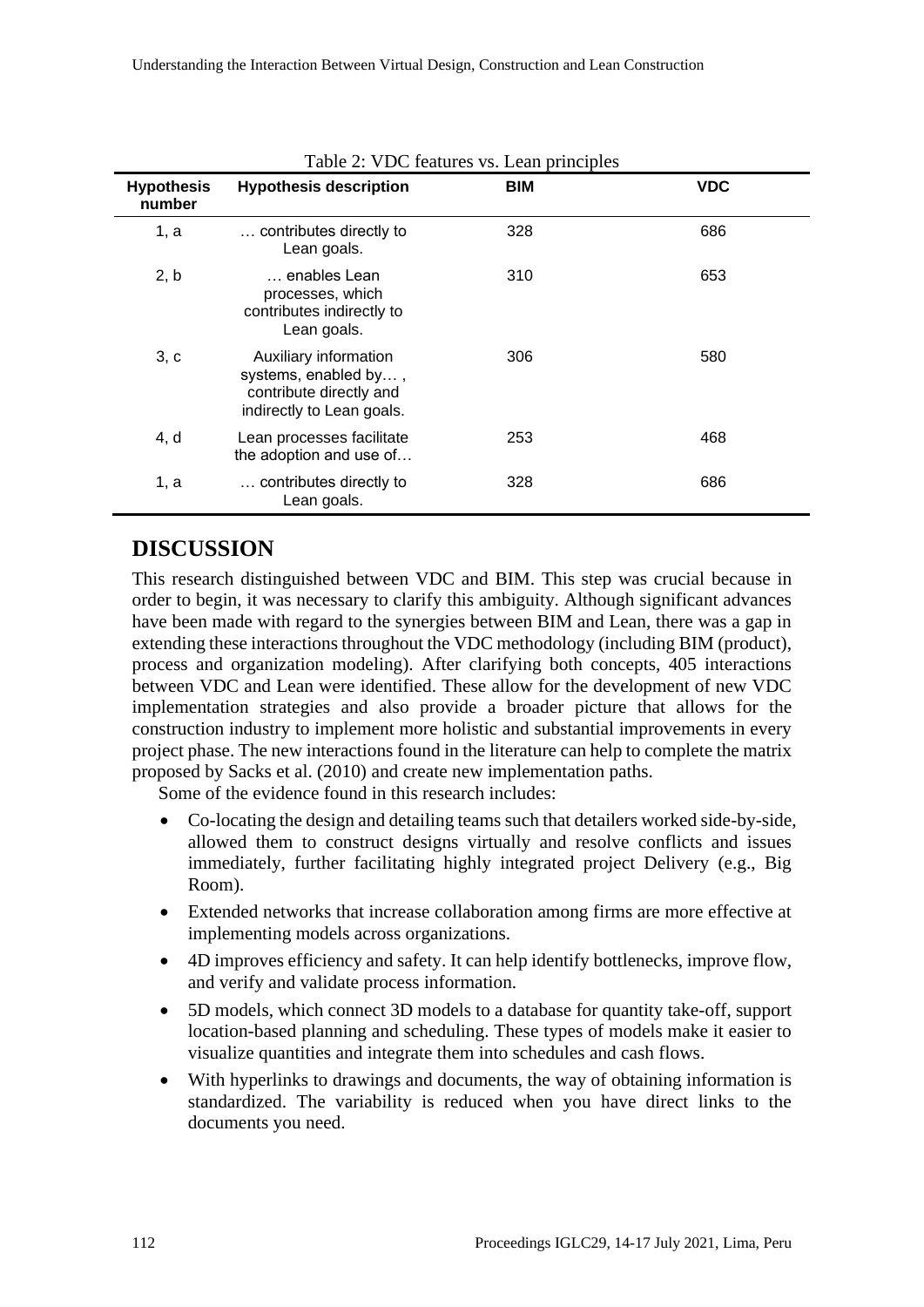- As trust within any multi-organizational value network is considered crucial to collaboration, it is argued that companies trusting each other are more likely to share information in order to identify and manage inefficiencies and reduce costs.
- Multi-skilled resources: flexibility, process integration Optimization modeling algorithm - SIMAN code Off-site construction plant.

Our research showed that without the VDC framework, these interactions would be achieved to a lesser extent. This finding was supported by the previously discussed mechanisms (Table 2). The interactions most mentioned in the literature and practice were:

- Co-locating Visualization of the Design–Reduce Time (Ad):
- Online Communication Product/Process– Reduce Time (Md);
- Construction Planning/4D Modeling Reduce Time (Jd);
- Visualization of the Design–Transparency (Ah);
- Online Communication Product/Process– Cultivate an Extended Network (Mo)
- Construction Planning/4D Modeling Transparency (Jh);
- Production of Construction Documents Reduce Time (Bd);
- Online Communication Product/Process– Transparency (Mh)

In fact, we can mention that the interactions listed above have a strong and direct impact between them. First, with the use of VDC the process as a whole becomes more efficient. The "Production of Construction Documents" becomes automatic, this allows to "Reduce Time" when documents are delivered (EEE). The use of "Construction Planning/4D Modeling" and "Cost Estimation/5D Modeling" help to reduce time and add value to projects. Moreover, the use of "Construction Planning/4D Modeling" improves the "Transparency" and "Reduce Time" in the project. Since the "4D Modeling" enables the visualization of the sequence of the project all issues are identify prior construction. This results in cost and time saving on site because of effective planning. VDC is a methodology based on technology, a clear example of this is the interactions "Online Communication Product/Process" – "Cultivate an Extended Network" and "Online Communication Product/Process" – "Reduce Time" and – "Transparency". The use of tools, such as iRoom onsite, plasma screen monitors, iPADs and or Tablet PC's loaded with the latest VDC model, allows for coordination and communication between all stakeholders. This level of visualization is high because it is close to the actual and most updated model version and is available to different levels of the hierarchy especially for onsite workers.

We cannot neglect the negative interactions found "where the use of VDC inhibits implementation of a lean principle (Sacks et al. 2010)".

- Production of Construction Documents Reduce Non-Value Activities (Ba);
- Production of Construction Documents Reduce Time (Bd);
- Production of Construction Documents Simplicity (Be);
- Analysis of Design Options Flexibility (Cf); and
- Analysis of Design Options Standardize (Cg).

The negative interactions can be interpreted in several ways. While VDC allows a range of benefits throughout the entire project, the negative interactions are the result of keep seeing VDC just as a technology putting aside the collaborative view (processes and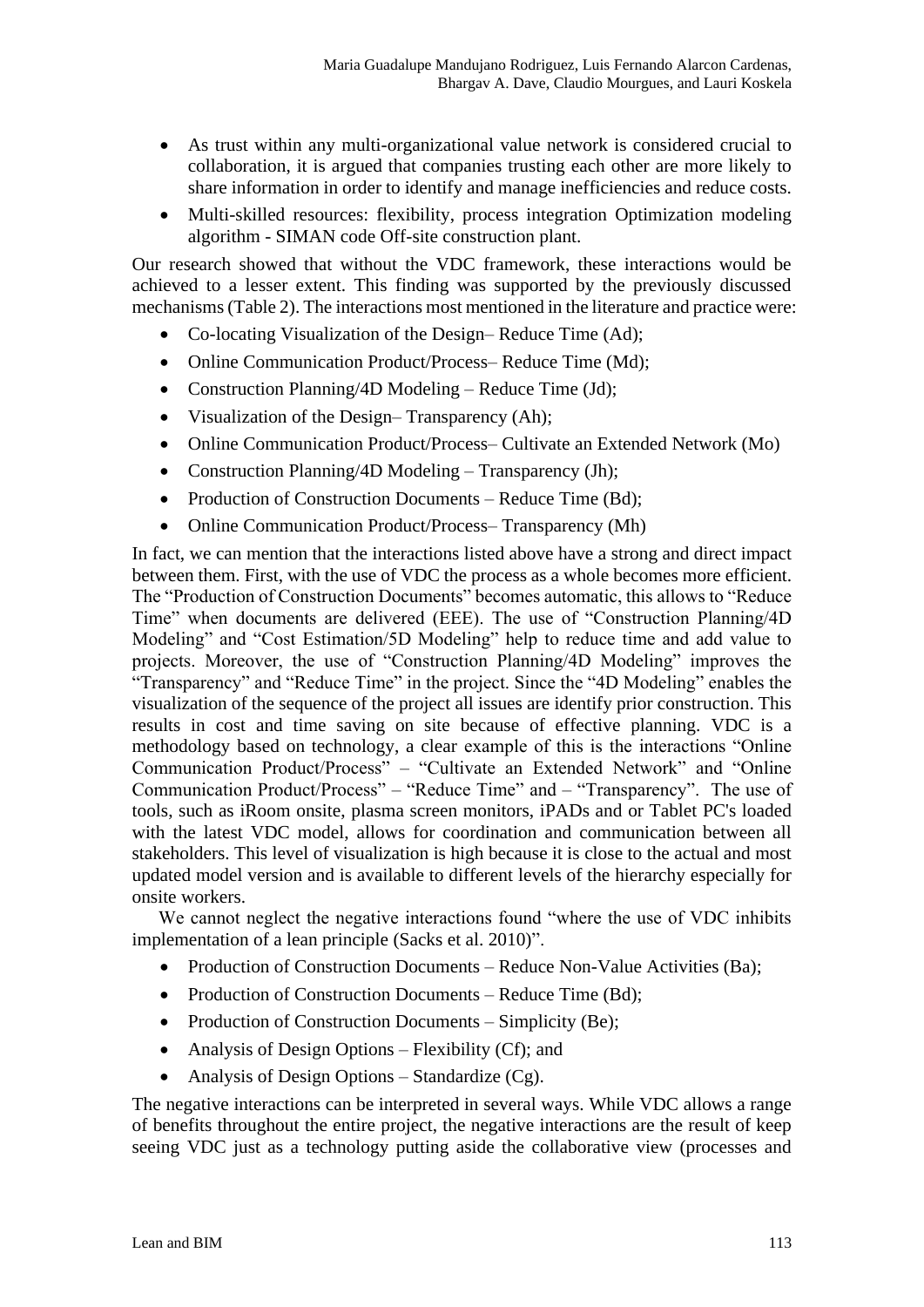persons). An example of this is the interaction "Production of Construction Documents" and "Reduce Non-Value Adding Activities". In many cases, the models that are sent from one entity to another contain many inconsistencies. Such inconsistencies create extra work during the production documents.

One key result is the interaction between "Production of Construction Documents" and "Reduce Time". As mentioned before this interaction has a strong and direct impact, but when there is an abuse of the ease with which drawings can be generated can lead to more versions of drawings and as a consequence an increase time of processing. This result encourages caution when producing construction documents or analyzing design options. The ease with which "Production of Construction Documents" can be detailed creates a negative interaction with "Simplicity". Too much detail in the construction documents increases complexity rather than simplicity. Finally, the interaction of "Analysis of Design Options" and "Flexibility" and "Standardize" are a clear example of the need to incorporate Lean throughout all VDC practice. Mandujano et al. (2016) found several types of waste within current VDC practice and suggested that if teams use Lean methods and focus on elimination of these types of waste (i.e., non-value added processing, motion (excess), inventory (excess), waiting and overproduction), teams can improve VDC practices dramatically and also suggests the use of protocols for sharing models, BIM libraries, meeting protocols or quality protocols in order to remove waste within VDC practice and, in our case, enhance or reverse the negative interactions.

# **CONCLUSION**

This study contributes to provide a better understanding of the impact of simultaneous implementation of Lean Construction principles along with the VDC approach on various stages of construction projects. Identifying the interrelationship of lean principles with uses and actions performed through VDC provides a broader picture that allows the AEC industry to take a more holistic approach, which can help to obtain substantial improvements in every project phase, by increasing the effectiveness of the methods through a better alignment with relevant lean principles. The distinction between BIM and VDC definitions is also an important step in developing a better understanding of the methods and their associated management principles. By making this distinction clear, a significant number of new interactions between Lean Principles and VDC were found in the literature that can help to complete previous studies available in the literature and create new implementation paths in the future. Our research showed that without the VDC framework, these interactions would be achieved to a lesser extent. In order to support this, we tested the interaction mechanisms, previously mentioned in the literature. Future research should direct attention toward understanding the nature of these interactions in further detail and increasing the frequency of interactions between VDC and Lean. As previously mentioned, although VDC or Lean Principles initiatives can be carried out independently in order to reach a higher potential of these improvement efforts, it is necessary to consider the important synergies that their interactions offer. Only in this way companies and projects can take full advantage of all the benefits that VDC and Lean offer. Much remains to be done in the area of VDC and Lean, the AEC industry is constantly changing, and needs are becoming greater.

#### **REFERENCES**

Alarcon, L. F., Mandujano, M., and Mourgues, C. (2013). "Analysis of the implementation of VDC from a lean perspective: Literature review." *Proc., Proc. 21st*